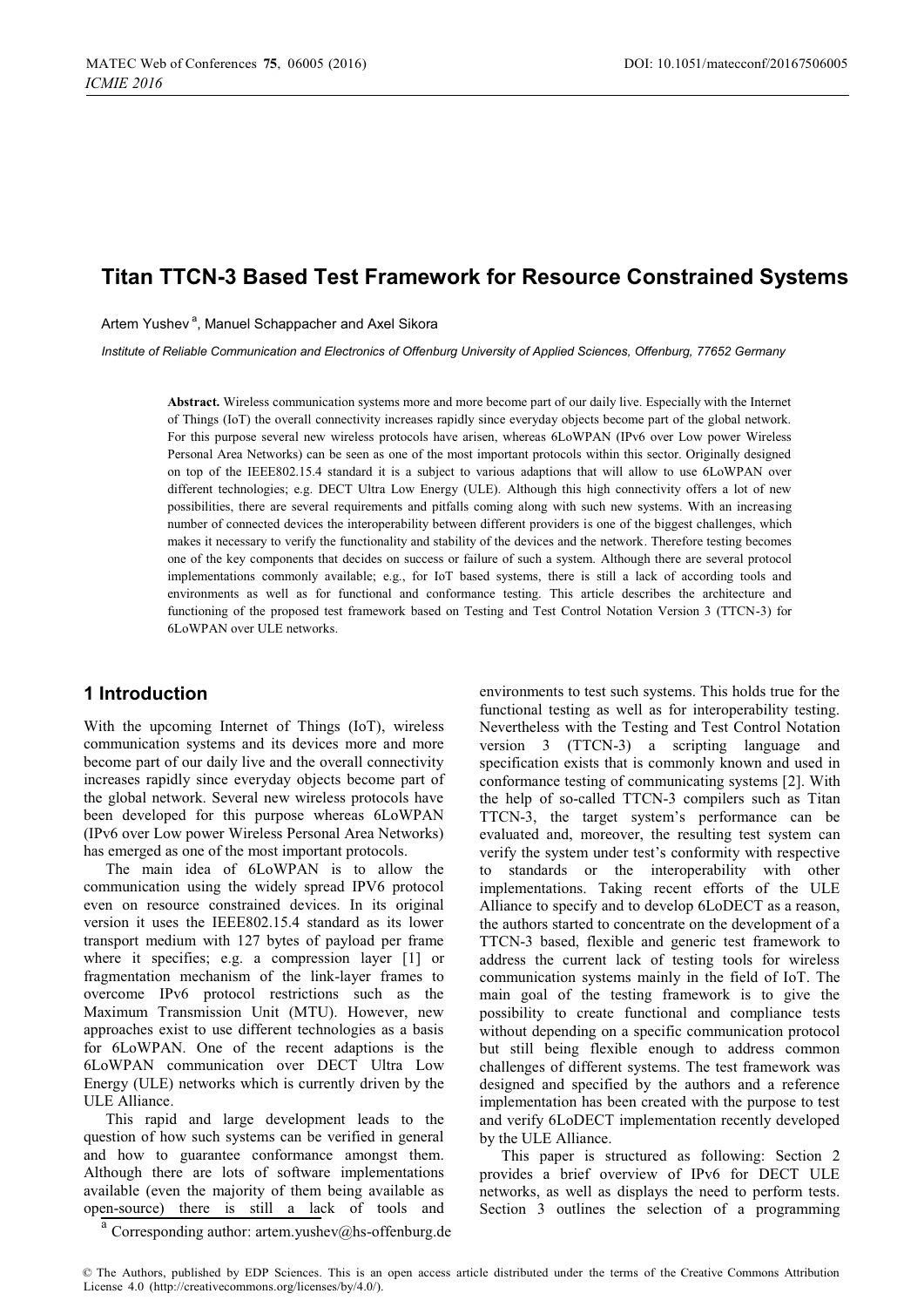language and a tool for test cases. The description of the Test System and all respective components follows in Sections 4 and 5. Finally, Section 6 gives an example of a typical test case execution routine.

# **2 IPv6 for DECT ULE networks**

The official process of adopting the IPv6 related family of standards for IEEE 802.15.4 technologies originates in *6lowpan*, an IETF working group concluded several years ago. The results of this activity became a push for the successor's WG *6lo* to apply accumulated knowledge and define new standards for a broad range of resource constrained networks. Current 6lo's contribution extends the original scope of the *6lowpan* group to communication technologies like BACnet, Bluetooth Low Energy (BLE), ITU-T G.9959 and DECT Ultra Low Energy (ULE). The subject of the authors' work was to verify that the ULE specific *6lo* adoption fulfils the latest standard draft [3].

Usage of IPv6 functionality for any communication system obliges to comply with several requirements not directly related to the core standard, such as fragmentation/reassembly of link-layer frames and multihop frames delivery [4]. Due to the fact that several network technologies provide proprietary support for required features some of them can be excluded from a formal specification. This holds true for the DECT ULE standard draft which defines the usage of the underlying fragmentation/reassembly support for frames as well as a rule of thumb to restrict large Application Layer payload length. Moreover the native RPL protocol for routing in 6LoWOPAN networks is excluded from the standard proposal as not required due to the star topology of DECT ULE networks. Also a fully functional 6lo-enabled DECT ULE network should have a full spectrum of commissioning protocols like the support of multiple prefixes. In other words there is a difference in composition of generic standard 6LoWPAN implementations and the target system, thus bringing the requirement to pose a reliable and repeatable testing framework for 6lo-enabled DECT ULE systems.

To make use of existing test frameworks the Testing and Test Control Notation Version 3 (TTCN3) was selected because of its long history of usage for telecommunication protocols [2] and as a tool officially selected for 6LoWPAN plugtests driven by the European Telecommunications Standards Institute (ETSI).

# **3 Testing and test control notation version 3**

TTCN is a scripting language with strong typing used in conformance and interoperability testing. This language—developed and maintained by ETSI—does not define specific communication interface to the System Under Test (SUT), though it provides an abstraction of the communication port towards the SUT which in turn should be implemented in another programming language. Also TTCN-3 has native support for ASN.1, IDL and XML type definitions. Figure 1 depicts a simple test case

in TTCN3 notation to resolve an ETSI domain name where the Domain Name System (DNS) acts as SUT. While the current TTCN version is three (TTCN-3), the previous Tree and Tabular Combined Notation (TTCN-2) was essentially a different language sharing some common properties, nevertheless it has been a major testing language for telecommunication protocols such as UMTS, 2G, 3G, SIP, etc.



**Figure 1.** ETSI domain name resolver test case example in TTCN-3



**Figure 2.** Typical TTCN-3 framework components and Titan TTCN-3 framework components

As with other programming languages the corresponding organization standardizes only syntax and abstract usage guide thus giving flexibility for  $3<sup>rd</sup>$  parties to provide a compiler to generate an executable file, basically translating TTCN syntax into another programming language; e.g. C++ or Java.

Despite that ETSI formalized the TTCN-3 language syntax and made it publically available more than a decade ago there are only a few open source compilers which can offer continuous maintenance, development and supplementary tools. Probably one of the best among them is very well known within Ericsson Titan TTCN project, which a team of developers recently published on github under Eclipse Public License (EPL).

Titan TTCN uses C++ code as a supplementary language on which users should implement their communication port adapters. Moreover the Titan compiler generates C++ code from TTCN scripts and compiles afterwards the whole testing system using the preferred C++ compiler.

Figure 2 depicts the difference in structure of a typical TTCN-3 compatible compiler/framework and the Titan TTCN toolset. To be more specific, the generic TTCN approach defines the usage of two interfaces between layers. Namely, Test Control and Test Runtime interfaces,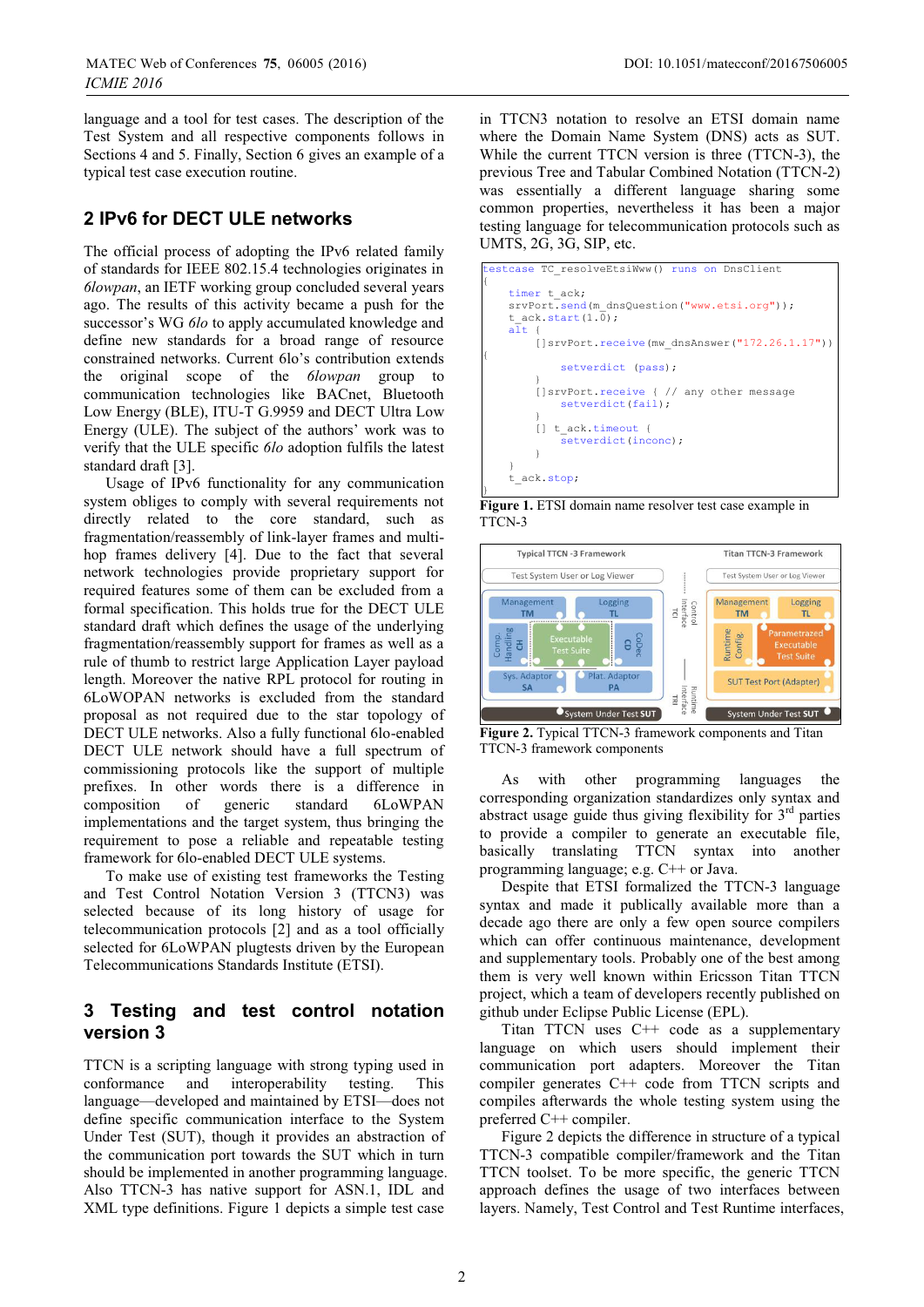TCI and TRI respectively, static API of which a developer can use for a test system. In contrast the Titan TTCN-3 framework specifies the usage of so-called test ports or adaptors implemented in C++. The Titan TTCN-3 code is generic: the interfaces between the test system and the system under test are specified at the level of the exchanged abstract data messages and signals. Setting up and maintaining the transport connections as well as sending/receiving "real" messages and signals are the tasks of interface adaptors. Titan's main purpose is functional testing (conformance, fuzzing, function, integration verification, end-to-end and network integration verification, end-to-end and network integration testing), and can also be used for performance testing. Titan proposes to use a C++ API for adaptors that would complete the test with the connectivity layer(s) between the test system and the system under test. However, in the authors' opinion this proven and elegant approach requires several modifications and customization for distributed test systems.

Based on the Titan TTCN toolset together with some improvements the authors have developed a test system for one specific 6lo Implementation Under Test, although the overall facility is not designed specifically for one System Under Test, but follows a more generic and abstracted approach.

### **4 Test system overview**

### **4.1 System requirements**

The test framework should comply with the following requirements: 1) It should be flexible enough to operate with virtual devices and with real devices without changes. Depending on the source code of a SUT, sometimes final images for different systems don't behave identically thus bringing the requirement to perform test cases on a virtual setup during the development phase and on a real setup with real devices; 2) The test system should have an option to control SUTs remotely. Sometimes it runs test cases without being physically on the same machine with the SUTs. In this case the authors consider the test framework a distributed system; 3) The test system should have an option to deliver control information and messages to the SUT without a direct usage of a specific communication interface. Due to the distributed character of the testing framework it might not be a rare case when SUT being a device have only a low data rate, serial connection as the sole communication interface. In this case, if a fully automated test system launches test cases from a remote server, it shouldn't have a direct connection with each SUT instead utilize one channel with high data rate to some multiplexing application which manages all the connections with the SUTs [5].

An inspiration for the overall design is [6]. Despite an extensive description of a Generic SUT adaptor it cannot be directly applied to the Titan based test system as the original proposal deploys TRI and TCI API written in Java.

Therefore, the authors propose a modular Communication Interface for Titan TTCN-3 [7]. Figure 4

demonstrates the generic view on the Test Framework with all possible scenarios, whereas Figure 3 depicts a more detailed comparison between different communication setups, namely LCM inter-process communication (IPC) for virtual setup and serial interface for setup with real devices. The test system architecture shares some features with the GNU Debugger (GDB) toolset architecture. GDB uses a client-server model of communication where a GDB-server connects directly to a target via the hardware debugger/programmer and the GDB-client can be located anywhere and send instructions to the IP address of the machine on which the GDB server runs.



**Figure 3.** Test system architecture overview for 6lo over ULE networks implementation. Test System on the left side, Dispatcher in the middle and System Under Test on the right side



**Figure 4.** Test system architecture overview. Interconnection overview

In the current implementation the Test System acts in the same role as a GDB client located on the left in Figure 3, in the middle, the Dispatcher (DPI) acts as a GDB server which is located nearby the test field and finally a System Under Test is on the right side, where this SUT is a target of debugging.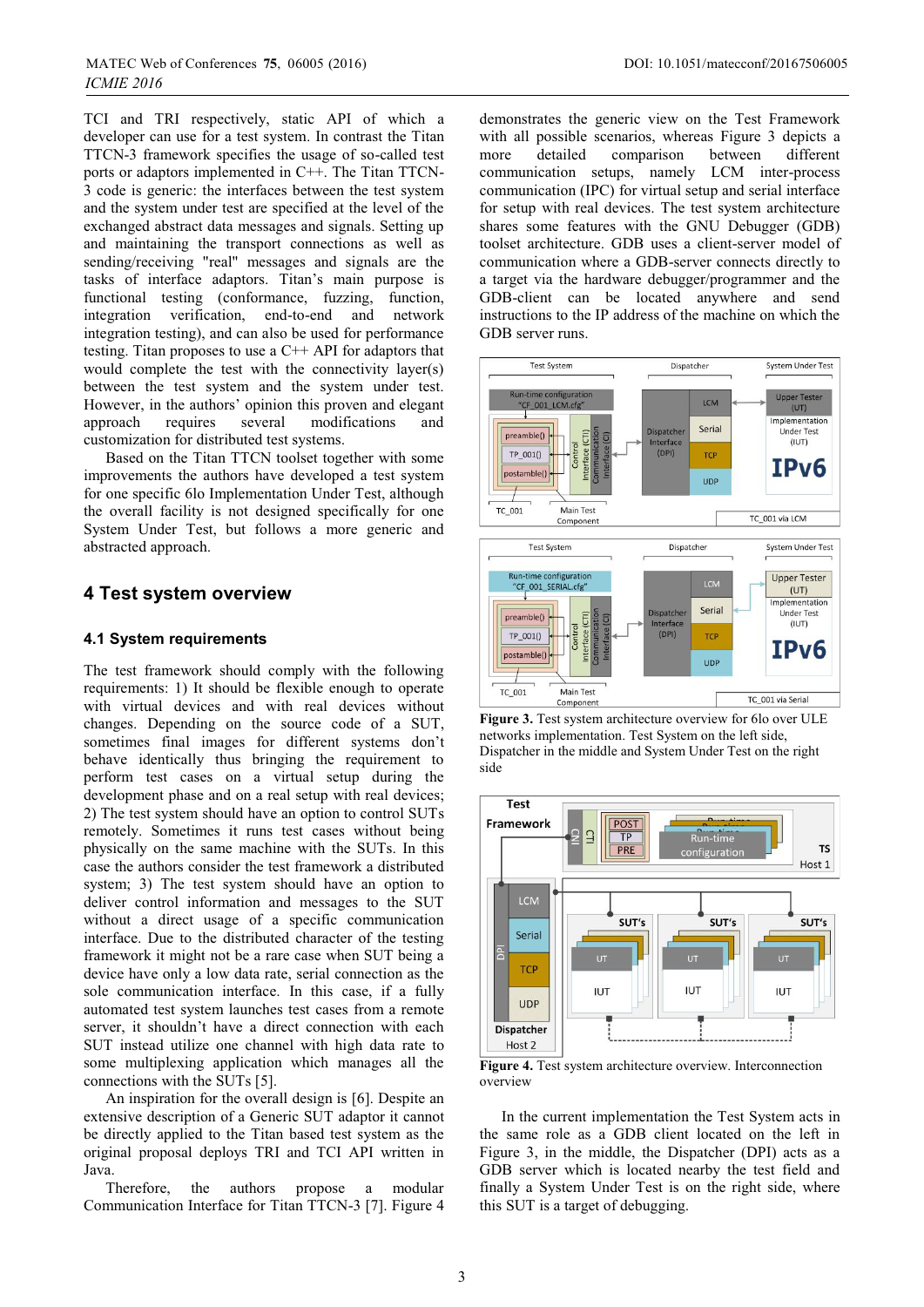#### **4.2 General system overview**

Generally *Host 1* (cf. Figure 4) controls the test cases' execution and manages the verdicts, as well as provides logging. A TCP/IP based communication link interconnects *Host 1* and *Host 2*. *Host 2* in its turn on another end—they can be separate devices or the same with different opened sockets—waiting for incoming messages. Moreover *Host 2* possesses all possible communication interfaces to the SUTs whether it be a company's proprietary or generic protocol. More precisely there are three entities in the testing framework:

- 1.The Test System (TS) which controls the execution of test cases.
- 2.The Dispatcher (DPI) which routes requests and responses from TS to SUT and backward.
- 3.The System Under Test combines the Upper Tester (UT), which maps commands from TS to direct API calls, and the Implementation Under Test (IUT).

#### **4.3 Test system**

The Titan compiler builds an executable TS (ETS) from the TTCN-3 test suite, called abstract test suite (ATS), adapter code and the Titan runtime library. The ETS can't be launched without a configuration file as Titan provides a very flexible runtime parametrization of the test cases; e.g. it is possible to select the exact type and properties of the connection between DPI and SUT, settings for the test cases etc.; the values of runtime parameters need not be defined in development time—though default values can be specified—but they can be provided just before the test execution session Therefore flexible test scenarios can be launched with different configurations for different setups (virtual, serial, TCP/IP or proprietary) without rebuilding the ETS.

The Titan TTCN-3 tool set has a runtime library which makes available the runtime control with the Main Controller (MC), where the latter has several tasks:

- o It distributes a runtime configuration to all test components.
- o It controls the execution of all test cases and generates verdicts.
- o It has a failsafe engine which allows to catch runtime "errors" of a specific test case, to clean allocated resources and to proceed to the next test case.
- o It logs all performed action on the system using the logging level predefined in the runtime configuration. Given that the MC launches the Main Test

Component (MTC) which controls other components including the test steps procedure, the standard routine in each test case can be divided on three phases:

- 1.The pre amble phase sets a remote IUT in initial and defined state, ready for a test purpose (subject of the test case) execution, also referred to as Stimulus;
- 2.The test purpose phase checks the behavior and message flow between nodes as well as sends extra requests if required;
- 3.The post amble phase brings the system in the final state possibly cleaning tracks of activity on SUT.

#### **4.4 Dispatcher**

When a test case transmits control data or a message via the CTI interface to the Dispatcher entity, the latter parses received packet, executes commands if required and dispatches data to the requested SUT. In the current version of the testing framework the Dispatcher entity is written in C++ language, as on the one hand this language follows the OOP paradigm which offers code modularity with flexibility and on the other hand, because of its high performance it minimizes a possible processing delay of data between TS and SUT.

The Dispatcher accepts the following requests from the TS:

- o *Open*, to open a connection with a SUT, assign a SUT Interface Identifier (ID) and return it to the TS;
- o *Close*, to close a specific connection with a SUT Interface using the SUT Interface ID received as a parameter of the command;
- o *Control*, to perform managing actions with a SUT Interface as well as to forward control payloads towards a SUT using SUT Interface ID received as a parameter of the command;
- o *DataOut*, to forward directly the payload to the selected SUT Interface.

Also, the Dispatcher generates responses about SUT interfaces as well as forwards data to the CTI of the TS. Possible responses from the Dispatcher are the following:

- o *Opened*, to notify the TS about the open status of the SUT Interface and also to transmit a SUT Interface Identifier, which can be used for all further requests;
- o *Closed*, to notify the TS about the closed connection status with the SUT Interface;
- o *Status*, to transmit the response to a control request from a SUT;
- o *DataIn*, to transmit a payload from a SUT to the TS.

#### **4.5 System under test**

As was indicated previously the SUT is composed of the Implementation Under Test and the Upper Tester entities. The SUT requires the UT in order to translate specific configuration commands sent from the TS into direct API calls. Here are some examples of the usage of UT:

- o To reset, initialize or de-initialize the IUT.
- o To read temporary characteristics of the IUT.
- o To process data from the inner side to the outer or vice versa.
- o To emulate user actions.

However, it is also possible to have a SUT without an Upper Tester component, although in this case a distinct component should persist nearby which allows to inject data into a common network.

### **5 Communication interfaces**

There are two types of communication interfaces on the TS (cf. Figure 3):

o The Connection interface (CNI) links together Test System and Dispatcher interface. It establishes a stable bidirectional LCM-based connection [8].